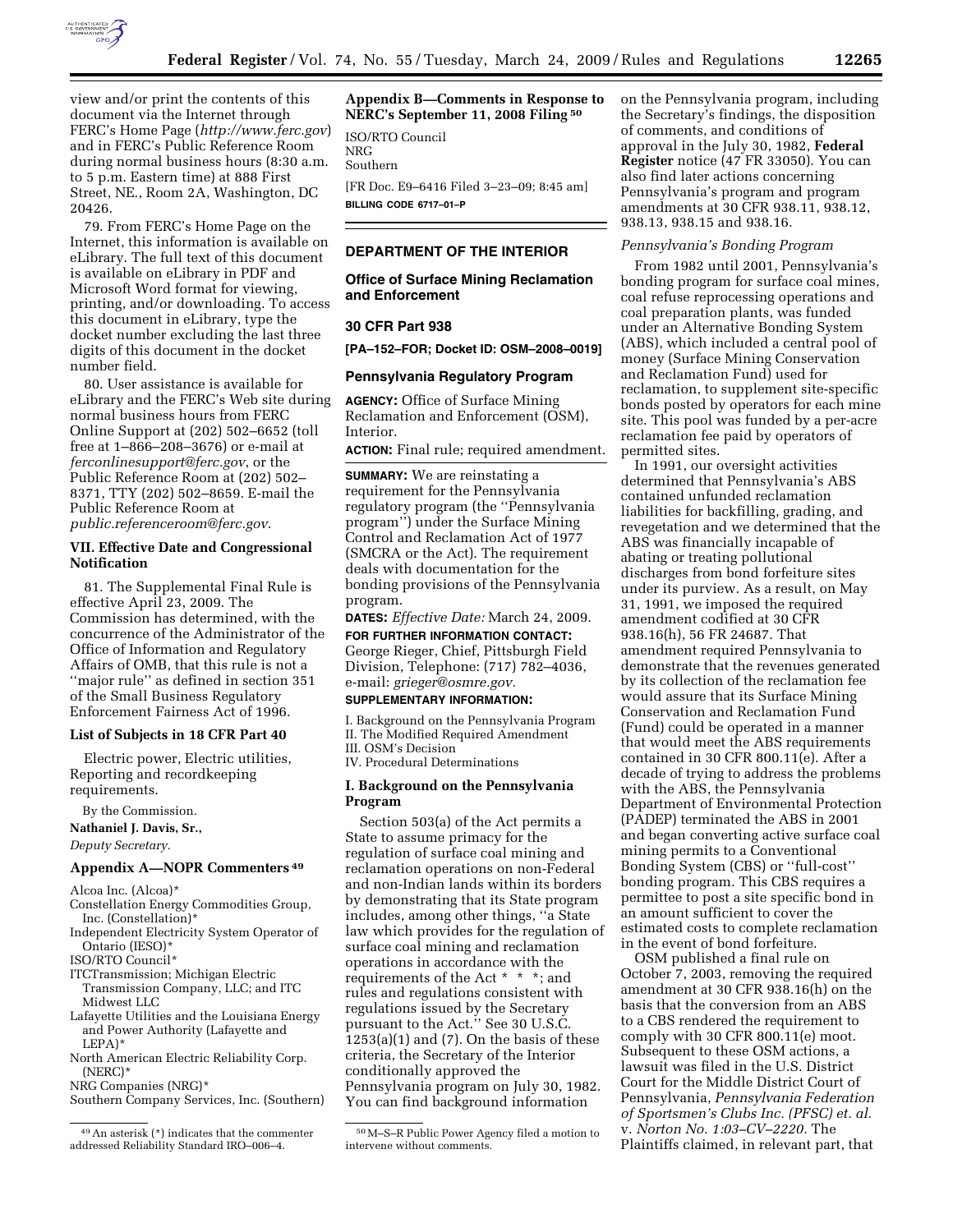**12266 Federal Register** / Vol. 74, No. 55 / Tuesday, March 24, 2009 / Rules and Regulations

reclamation obligations already incurred to Reopen, to Substitute Party, and for under an ABS remain, even after the ABS is prospectively converted to a CBS. Thus, the Plaintiffs contended, the requirement to comply with the Federal ABS provision at 30 CFR 800.11(e) was not mooted by the conversion to a CBS. As noted above, the Defendants' position was that the conversion to the CBS eliminated the obligations imposed by 30 CFR 800.11(e), and that, as a result, the requirements contained in the required amendment at 30 CFR 938.16(h) were no longer applicable. The district court ruled in OSM's (i.e., the Defendants') favor, but was reversed by the United States Court of Appeals for the Third Circuit. Subsequently, on November 1, 2007, the District court set aside our October 7, 2003, termination of the 1991 required amendment. The appellate court's decision is discussed in the section below.

### **II. The Modified Required Amendment**

On August 2, 2007, the United States Court of Appeals for the Third Circuit decided *PFSC* v. *Kempthorne,* 497 F.3d 337 (3rd Cir. 2007). At issue, relevant to this notice, was whether OSM properly terminated the requirement that Pennsylvania demonstrate that its Surface Mining Conservation and Reclamation Fund was in compliance with 30 CFR 800.11(e).

The Third Circuit concluded: ''while it is true that the 'ABS Fund' continues to exist in name, it no longer operates as an ABS, that is, as a bond pool, to provide liability coverage for new and existing mining sites.'' 497 F.3d at 349. However, the Court went on to conclude that ''800.11(e) continues to apply to sites forfeited prior to the CBS conversion.'' *Id.* at 353. In commenting further on 30 CFR 800.11(e), the Court stated ''The plain language of this provision requires that Pennsylvania demonstrate adequate funding for mine discharge abatement and treatment at all ABS forfeiture sites.'' *Id.* at 354.

Because the Third Circuit in *PFSC* v. *Kempthorne, Id.*, reversed the District Court, which had upheld our termination of the 1991 required amendment at 30 CFR 938.16(h), we decided to impose a modified version of amendment (h), which we believed was fully consistent with the rationale of the Third Circuit's decision while accounting for circumstances which had changed since 1991. Issuance of this modified required amendment was announced in the July 8, 2008, **Federal Register** at 73 FR 38918. After we published the modified version of 30 CFR 938.16(h), the Pennsylvania Federation of Sportsmen's Clubs, along with the other plaintiffs, filed a Motion

Contempt in the matter of *PFSC* v. *Kempthorne, No. 1:03–CV–2220 (M.D. Pa.).* The plaintiffs alleged that the Federal defendants were in contempt of the district court's November 1, 2007, order on remand from the Third Circuit decision in *PFSC* v. *Kempthorne,* 497 F.3d 337 (3rd Cir. 2007), because they revised 30 CFR 938.16(h) from its 1991 form. The plaintiffs contend that the Federal defendants disobeyed the district court's order, which the plaintiffs claim did not authorize any modification to the required amendment. *PFSC* v. *Kempthorne, No. 1:03–CV–2220* (M.D. Pa.) (Motion to Reopen, to Substitute Party, and for Contempt filed July 16, 2008)

In order to resolve the matter of the contempt proceeding, and without admitting any liability with respect to the plaintiffs' allegations put forth in said proceeding, we announced the rescission of the revised version of the required amendment at 30 CFR 938.16(h) in an October 15, 2008, **Federal Register** notice 73 FR 60944. Nevertheless, the plaintiffs subsequently raised a concern that the October 15, 2008 rescission notice did not clearly provide for reinsertion of the original 1991 version of 30 CFR 938.16(h). Therefore, again in order to resolve plaintiffs' latest concerns, but without admitting any liability with respect to the plaintiffs' latest allegations, we have decided to take the action set forth in Section III, below.

#### **III. OSM's Decision**

Based on the above discussion we hereby reinstate, with one exception, the required amendment at 30 CFR 938.16(h), as it was published in the May 31, 1991 **Federal Register**, at 56 FR 24687. The last sentence of the May 31, 1991 required amendment is not being reinstated because the plaintiffs did not contest our 2003 decision to remove this portion of the required amendment before the United States Court of Appeals for the Third Circuit in *PFSC* v. *Kempthorne,* supra. The sentence that will not be reinstated provided as follows: In addition, Pennsylvania shall clarify the procedures to be used for bonding the surface impacts of underground mines and the procedures to reclaim underground mining permits where the operator has defaulted on the obligation to reclaim.

### **IV. Procedural Determinations**

### *Administrative Procedure Act*

This rule is being issued without prior public notice or opportunity for public comment. The Administrative

Procedure Act (APA) (5 U.S.C. 553) provides an exception to the notice and comment procedures when an agency finds there is good cause for dispensing with such procedures on the basis that they are impracticable, unnecessary or contrary to the public interest. In view of the litigation and court order, we have determined that under 5 U.S.C. 553(b)(3)(B), good cause exists for dispensing with the notice of proposed rulemaking and public comment procedures for this rule. For the same reason, we believe there is good cause under 5 U.S.C. 553(d)(3) of the APA to have the rule become effective on a date that is less than 30 days after the date of publication in the **Federal Register**. Also, the final rule is being made effective immediately in order to encourage Pennsylvania to bring its program into conformity with the Federal standards without undue delay. Consistency of State and Federal standards is required by SMCRA.

### *Executive Order 12630—Takings*

This rule does not have takings implications. This determination is based on the analysis performed for the counterpart Federal regulations.

### *Executive Order 12866—Regulatory Planning and Review*

This rule is exempted from review by the Office of Management and Budget under Executive Order 12866.

### *Executive Order 12988—Civil Justice Reform*

The Department of the Interior has conducted the reviews required by Section 3 of Executive Order 12988 and has determined that, to the extent possible, this rule meets the applicable standards of Subsections (a) and (b) of that Section.

### *Executive Order 13132—Federalism*

This rule does not have Federalism implications. SMCRA delineates the roles of the Federal and State governments with regard to the regulation of surface coal mining and reclamation operations. One of the purposes of SMCRA is to ''establish a nationwide program to protect society and the environment from the adverse effects of surface coal mining operations.'' Section 503(a)(1) of SMCRA requires that State laws regulating surface coal mining and reclamation operations be ''in accordance with'' the requirements of SMCRA. Section 503(a)(7) requires that State programs contain rules and regulations ''consistent with'' regulations issued by the Secretary pursuant to SMCRA.